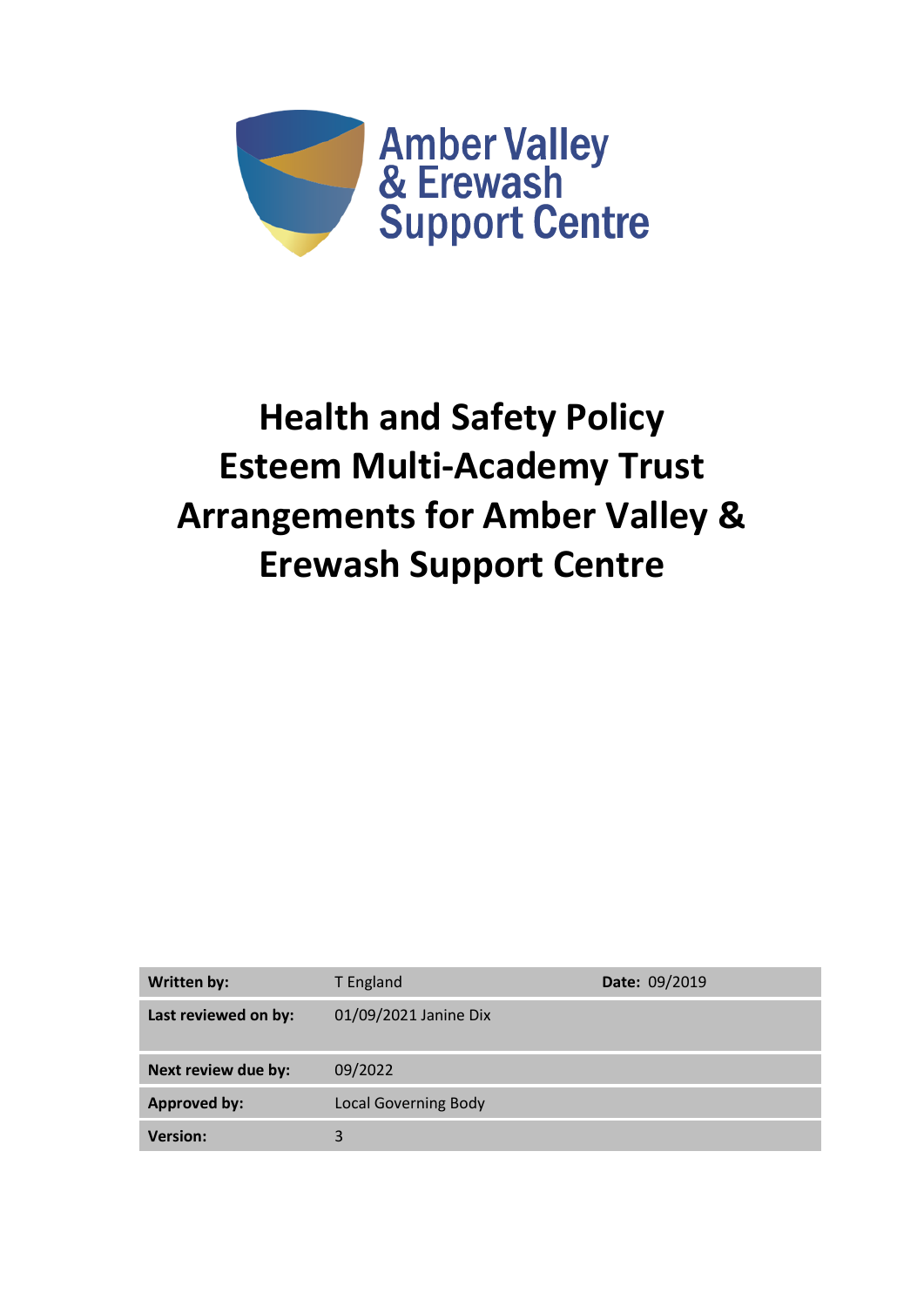# **Contents**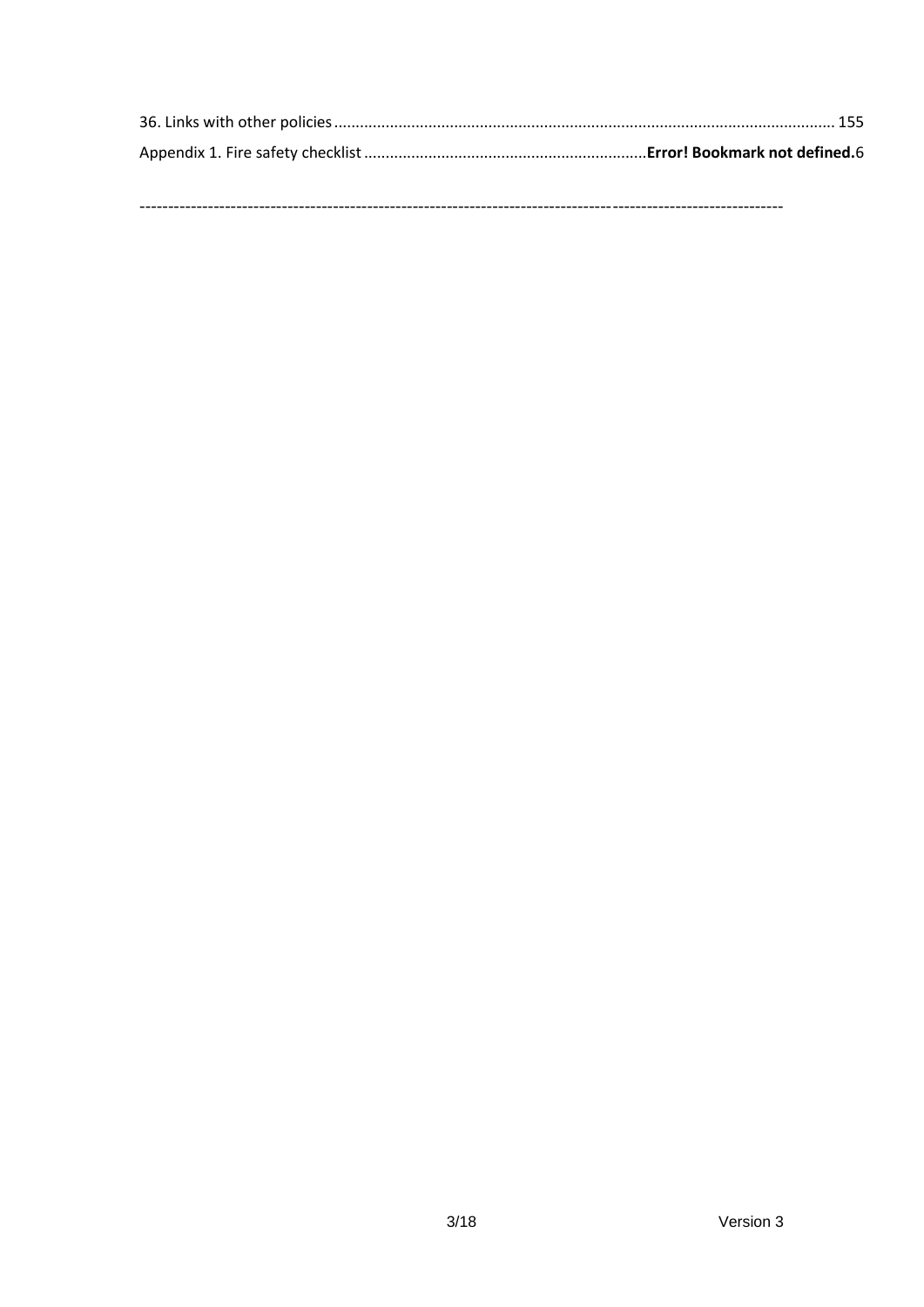#### **1. Aims**

Our academy aims to:

- Provide and maintain a safe and healthy environment
- Establish and maintain safe working procedures amongst staff, pupils and all visitors to the academy site
- Have robust procedures in place in case of emergencies
- Ensure that the premises and equipment are maintained safely, and are regularly inspected

# **2. Accident Reporting, Recording and Investigation**

- All accidents must be reported to the person in location in an accident book or designated form.
- Any accidents which are reportable under the Reporting of Injuries Diseases and Dangerous occurrences Regulations (RIDDOR) must be notified to the Trust's external competent advisor and the COO. Fatal or major injuries must be reported immediately to the Headteacher, CEO and the external competent advisor.
- Details of all accidents will be brought to the attention of the school's LGB, where they are discussed and trends can be identified. If required, measures to prevent reoccurrence will be implemented.

# **3. Asbestos**

Where asbestos exists we will have an Asbestos Management Plan. A copy of this will be held by the academy's office and be available for all staff to view. All contractors must read and sign the asbestos register before commencing any work. A three yearly re-inspection of areas containing asbestos will be arranged by the COO.

# **4. Bodily Fluids & Clinical Waste**

All staff must notify their site lead of any spillages or accidents immediately. The site team must wear PPE and will use spill kits to clean fluids and dispose of the waste in conjunction with the proper procedures. When spillages occur, these should be cleaned using a product that combines both a detergent and a disinfectant and used as per manufacturer's instructions. The product must be effective against bacteria and viruses and suitable for use on the affected surface.

Clinical waste must:

- Always be segregated and disposed of appropriately, in accordance with local policy.
- Always be stored in correct clinical waste bags in foot-operated bins
- Be removed by a registered waste contractor
- Stored in a dedicated, secure area while awaiting collection

# **5. Compliance - premises compliance**

Premises compliance responsibilities are shared between the Trust central team (via the COO) and the academy, as shown below.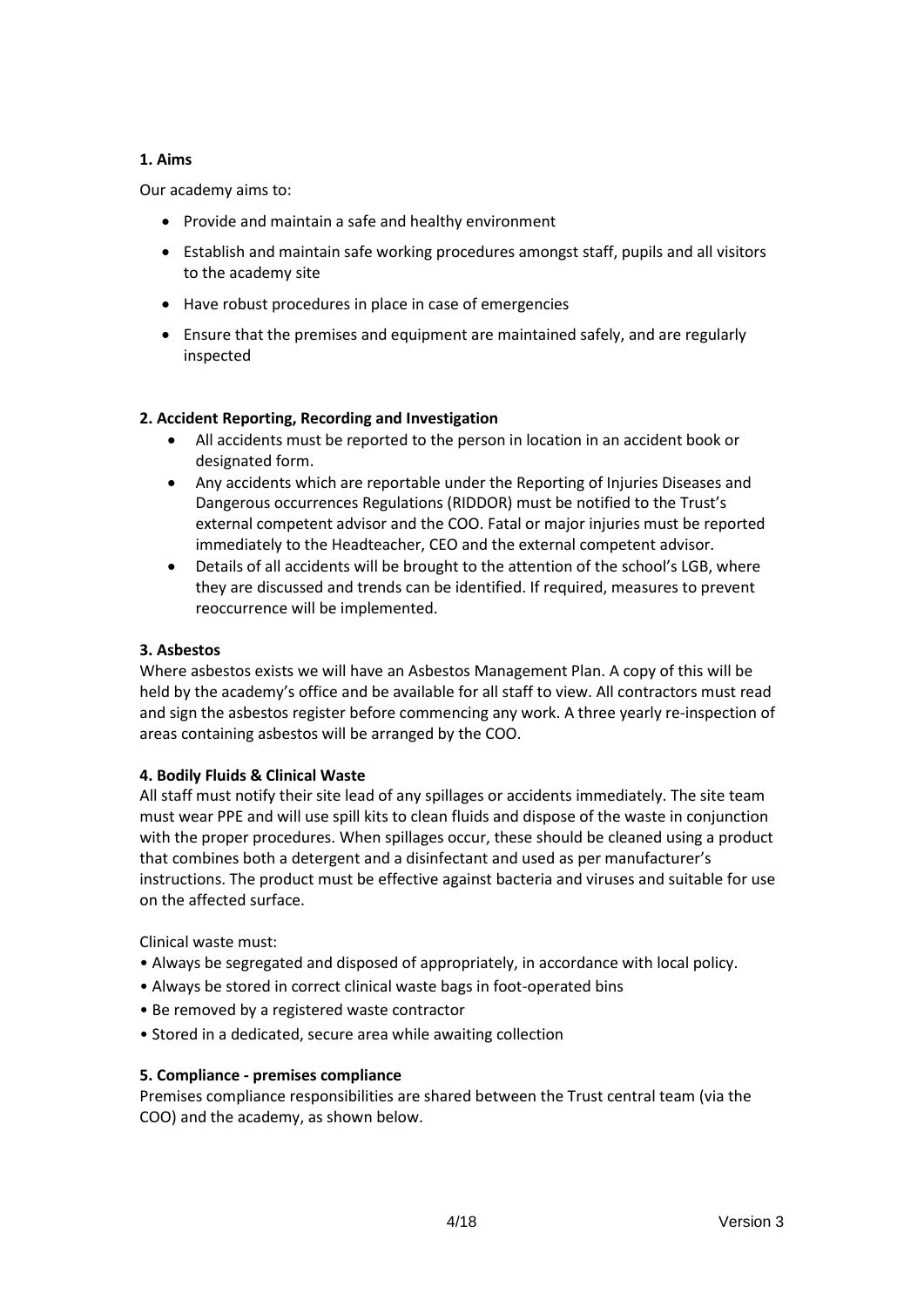| Activity                                                 | Undertaken by:             | Contracted by:                           | Due Every:                                                          |
|----------------------------------------------------------|----------------------------|------------------------------------------|---------------------------------------------------------------------|
| Asbestos                                                 |                            |                                          |                                                                     |
| Asbestos survey                                          | Contractor                 | $Trust -$<br>Derbyshire<br>Asbestos Team | 3 years                                                             |
| Asbestos visual<br>inspection                            | School                     |                                          | Yearly                                                              |
|                                                          | <b>Automated Equipment</b> |                                          |                                                                     |
| Automatic doors                                          | Contractor                 | <b>Trust - Entrust</b>                   | Yearly                                                              |
| Automatic gates -<br>inspection and service              | Contractor                 | Trust - Entrust                          | Yearly                                                              |
| Lift service and<br>inspection                           | Contractor                 | <b>Trust - Entrust</b>                   | Depends on<br>manufacturer<br>recommendation - at<br>least 6 months |
| Lifting and handling<br>equipment - service              | Contractor                 | School                                   | Yearly                                                              |
| Lifting and handling<br>equipment - LOLER<br>check       | Contractor                 | School                                   | 6 monthly                                                           |
|                                                          | Classroom                  |                                          |                                                                     |
| Design & Technology<br>Machinery Inspection &<br>service | Contractor                 | School                                   | 6 monthly                                                           |
| Dust and Fume<br>extraction equipment                    | Contractor                 | School                                   | Yearly                                                              |
| PE/Gym Equipment<br>Inspection                           | Contractor                 | School                                   | Yearly                                                              |
| <b>Electrical and Energy</b>                             |                            |                                          |                                                                     |
| <b>Display Energy Certificate</b>                        | Contractor                 | School                                   | 1 year / 10 years                                                   |
| <b>Electrical Periodic Fixed</b><br>Wiring inspection    | Contractor                 | Trust - Entrust                          | 5 years                                                             |
| Portable Appliance<br><b>Testing</b>                     | Contractor                 | School                                   | Yearly                                                              |
| External                                                 |                            |                                          |                                                                     |
| Playground equipment<br>inspection                       | Contractor                 | School                                   | Yearly                                                              |
| <b>Tree Survey</b>                                       | Contractor                 | School                                   | 3 Years                                                             |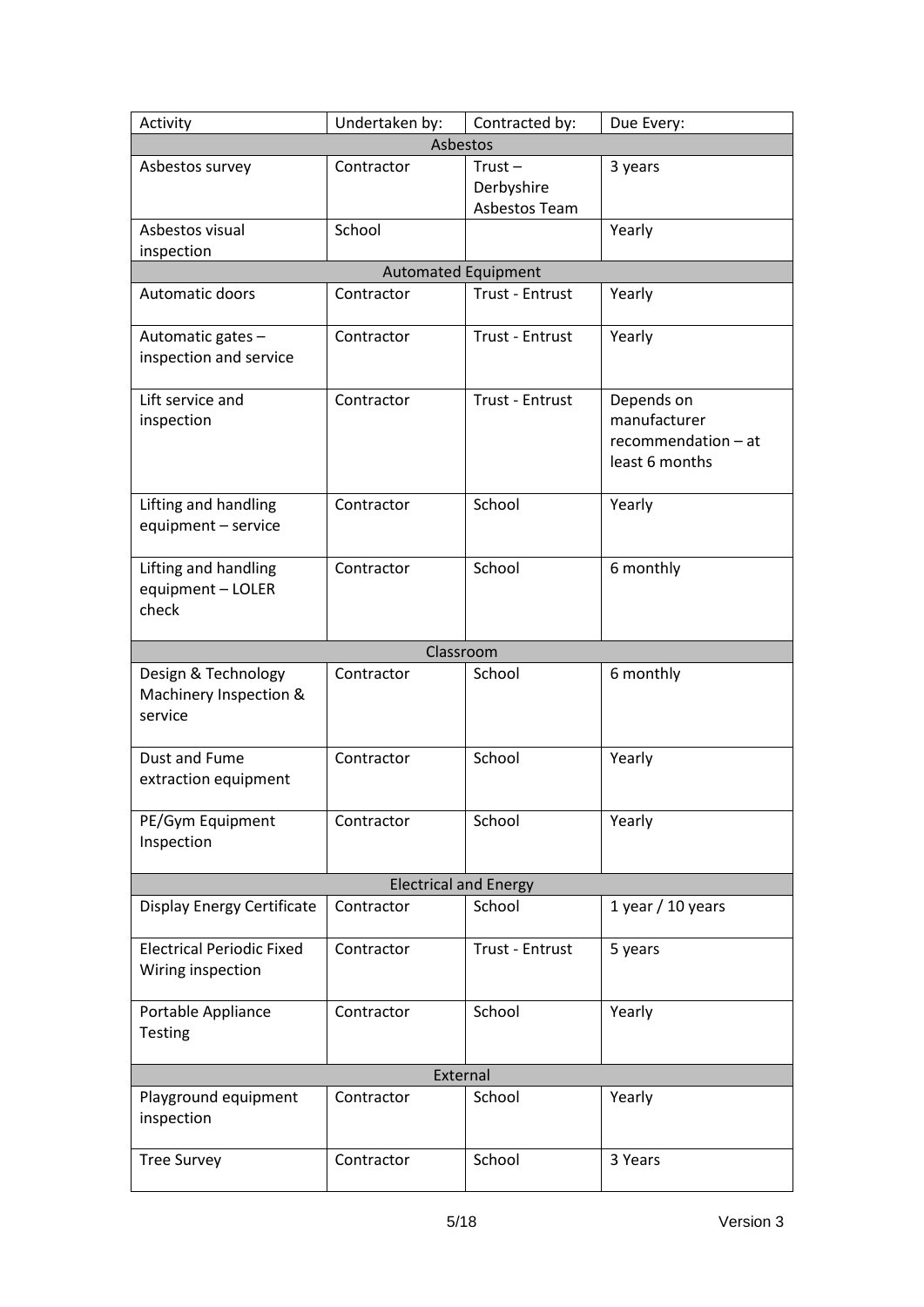| Lightning protection                                                                      | Contractor                      | Trust - Entrust | Yearly               |
|-------------------------------------------------------------------------------------------|---------------------------------|-----------------|----------------------|
|                                                                                           | <b>Fire Safety and Security</b> |                 |                      |
| <b>CCTV</b> inspection                                                                    | Contractor                      | School          | Yearly               |
| <b>Emergency Lighting Flick</b><br>Test                                                   | Academy                         |                 | Month                |
| <b>Emergency Lighting Test</b>                                                            | Contractor                      | Trust - Entrust | 6 months             |
| Fire Alarm Service /<br>check                                                             | Contractor                      | Trust - Entrust | 6 months             |
| Fire Alarm weekly<br>audible test                                                         | Academy                         |                 | Week                 |
| <b>Fire Safety Risk</b><br>Assessment                                                     | Academy                         |                 | Year                 |
| <b>Fire Safety Risk</b><br>Assessment (Technical)                                         | Contractor                      | Academy         | 3 years              |
| <b>Firefighting Equipment</b><br>Inspection                                               | Contractor                      | Academy         | Year                 |
| Intruder Alarm Service /<br>check                                                         | Contractor                      | Trust - Entrust | 6 months             |
| <b>Review of PEEPs</b>                                                                    | School                          |                 | Yearly               |
|                                                                                           | Gas Safety and Plant            |                 |                      |
| Air Conditioning Service                                                                  | Contractor                      | Trust - Entrust | Yearly as a minimum  |
| Air conditioning TM44<br>certification                                                    | Contractor                      | School          | 5 years as a minimum |
| Gas Boiler Inspections,<br>Gas Tightness (CP15) &<br><b>Mechanical Plant</b><br>Servicing | Contractor                      | Trust - Entrust | Yearly               |
| Gas pipe pressure test                                                                    | Contractor                      | Trust - Entrust | Yearly               |
| Pressure vessels<br>inspection                                                            | Contractor                      | Trust - Entrust | Yearly               |
| <b>Water Hygiene</b>                                                                      |                                 |                 |                      |
| Legionella prevention &<br><b>Water Temperature</b><br>Check                              | Contractor                      | Trust - Entrust | Yearly               |
| Legionella Risk<br>Assessment / Safety<br>check (in-house temp<br>checks)                 | School                          |                 | Monthly              |
| Legionella Risk<br>Assessment                                                             | Contractor                      | Trust - Entrust | 3 Years              |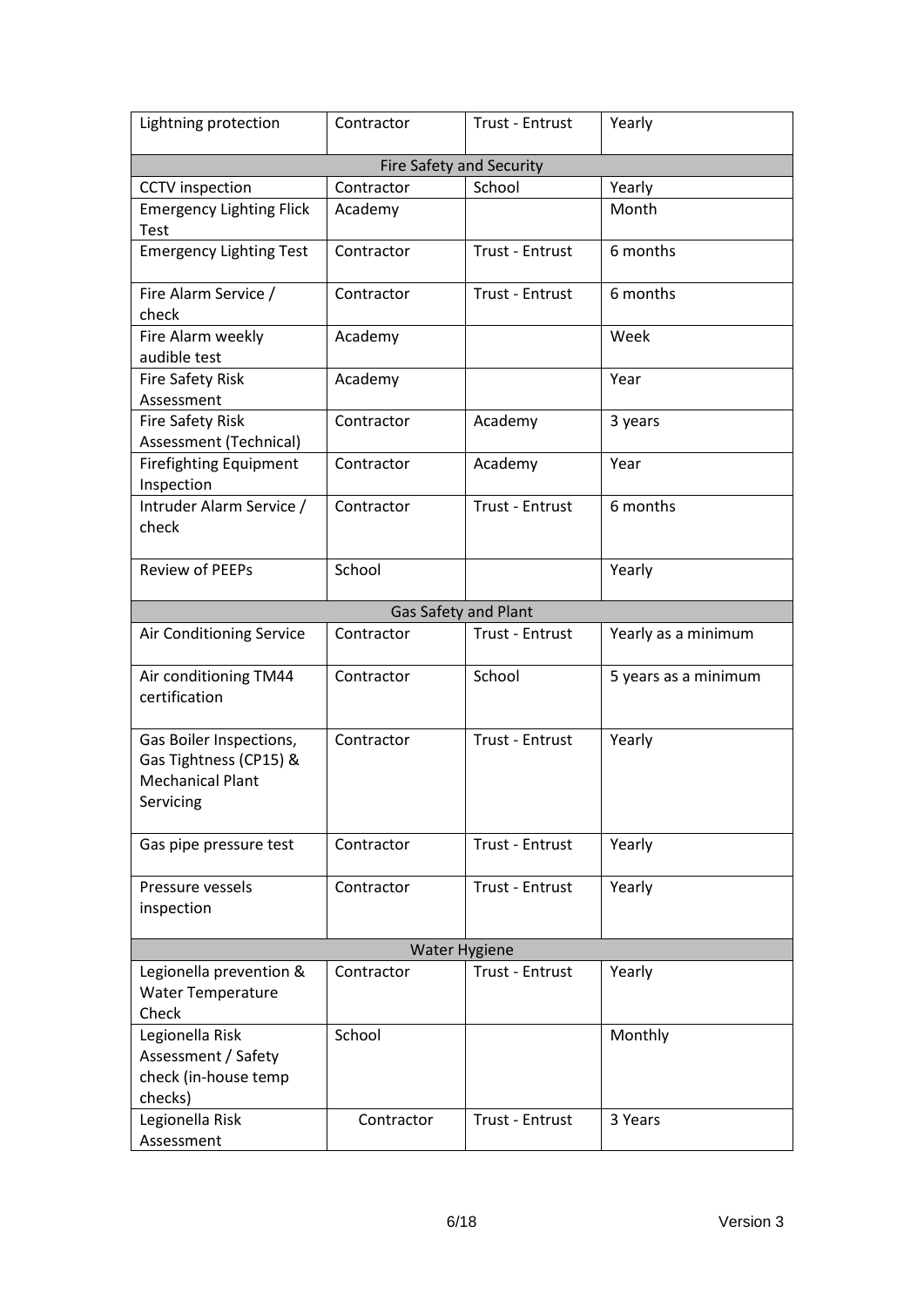# **6. Contractors and Visitors**

All visitors and contractors must report to the academy office. They will be signed in and be given an identity / visitors badge. On leaving the site they will be required to sign out at reception.

Before any work commences, the academy will ensure that all relevant staff have been informed of the works being carried out and the areas that are likely to be affected, as well as the duration and timing of the works. Contractors will be appropriately supervised by academy staff whilst on site. The emphasis must be to stop any unsafe activity until the academy are satisfied with the health and safety practices or procedures.

Contractors will agree health and safety practices with the Headteacher before starting work. Before work begins the contractor will provide evidence that they have completed an adequate risk assessment of all their planned work.

# **7. COSHH (Control of Substances Hazardous to Health)**

- An inventory of all hazardous substances used on site must be held by the Site Lead and reviewed regularly.
- All regularly used products will have material safety data sheets (MSDS).
- The arrangements for the delivery of hazardous substances to schools will be managed by the Site Lead.
- Any new products that are brought into schools that have a hazard warning symbol and there is a 'significant' risk of harm from the product in its use, miss-use, quantities or storage, will require a risk assessment to be undertaken.
- Any decanted substances should clearly display the product name, information, dilution rates and safety information.
- The Science, D & T and Art departments must have their own departmental procedures and arrangements for the storage, use, handling and production of hazardous substances. Reference should be made to particular Science, D&T or Art Health and Safety Policies

#### **8. Defect Reporting Procedures**

- All staff have a responsibility for their own and others health and safety and are therefore responsible for ensuring that any defective, damaged, poorly maintained or untested equipment is reported.
- In this academy, defects should be reported to the Site Lead.
- Any faulty equipment must be taken out of use and if appropriate labelled 'Do not use'. Information about the faulty equipment should be brought to the attention of the appropriate Line Manager, so it can be logged, actioned and monitored.

#### **9. Display Screen Equipment (DSE)**

EMAT complies with the HSE guidance on 'Working with display screen equipment'. For the purposes of this policy a 'DSE user' is defined as a member of staff who habitually uses display screen equipment daily as a significant part of their normal work, including regular daily spells of an hour at a time using DSE.

• For 'users' a DSE assessment should be carried out by their line manager or as a selfassessment.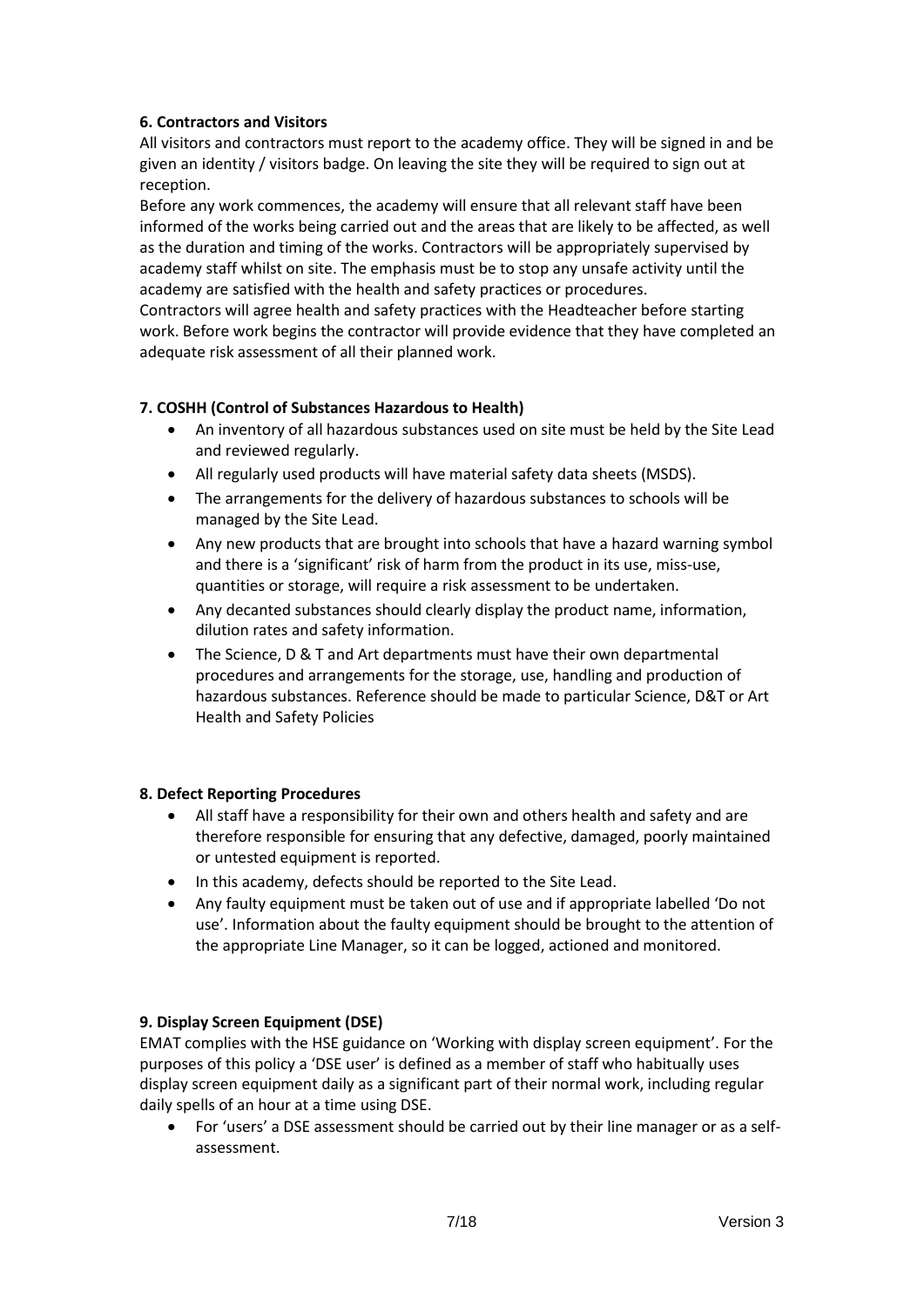• Staff identified as DSE 'users' are entitled to an eyesight test every 2 years by a qualified optician paid for by the Trust. If the test shows that the user needs glasses specifically for DSE work, the Trust will make a financial contribution towards the cost (which could be in the form of a voucher)

# **10. Educational Visits**

- Where a school carries out educational visits, it will have a named Educational Visits Co-ordinator (EVC) who will ensure that:
- Activities will be led by appropriate Group Leaders who will take responsibility for ensuring that where necessary pre-site visits are made and they will complete the necessary Risk Assessments before departing.
- The arrangements for high risk and residential visits are checked via Evolve (the Trust's 'competent adviser')
- All visits are approved by the Headteacher

Group Leaders will be responsible for ensuring:

- Staff are fully briefed
- Staff to pupil ratios are assessed and are adequate for the trip.
- Parents and carers receive relevant information about the visit
- Advice from the academy's Site Lead is sought if applicable for individual pupils.
- Volunteers on any off-site visits will be provided with a briefing of their roles, safeguarding issues and be provided with relevant information including risk assessments.
- All volunteers and staff will be DBS checked.

The Trust currently purchases the Derbyshire County Council School Visits Service (Evolve) – this gives the academy:

- Expert advice and support through a dedicated email and telephone
- Access to a suite of guidance and generic risk assessments with support to complete these as necessary
- A dedicated online monitoring and approval system that looks at visit quality and safety
- Visit Advisor final approval for all Category 3 higher risk visits
- Support for establishments to improve and recognise good practice and safe and efficient controls for all types of school visits
- Access to reports for head teachers and governing boards
- Training support for EVC

Please refer to the Off- Site Visits Policy for further guidance.

#### **11. Electrical Equipment (Fixed and Portable)**

- Any electrical faults should be reported immediately to the Site Lead. Faulty fittings (e.g. cracked sockets etc) should be isolated until repaired.
- Staff must not bring electrical items in from home.
- Electrical extension leads must be only as a temporary measure and must be fully unwound. Multiple socket adaptors must not be used.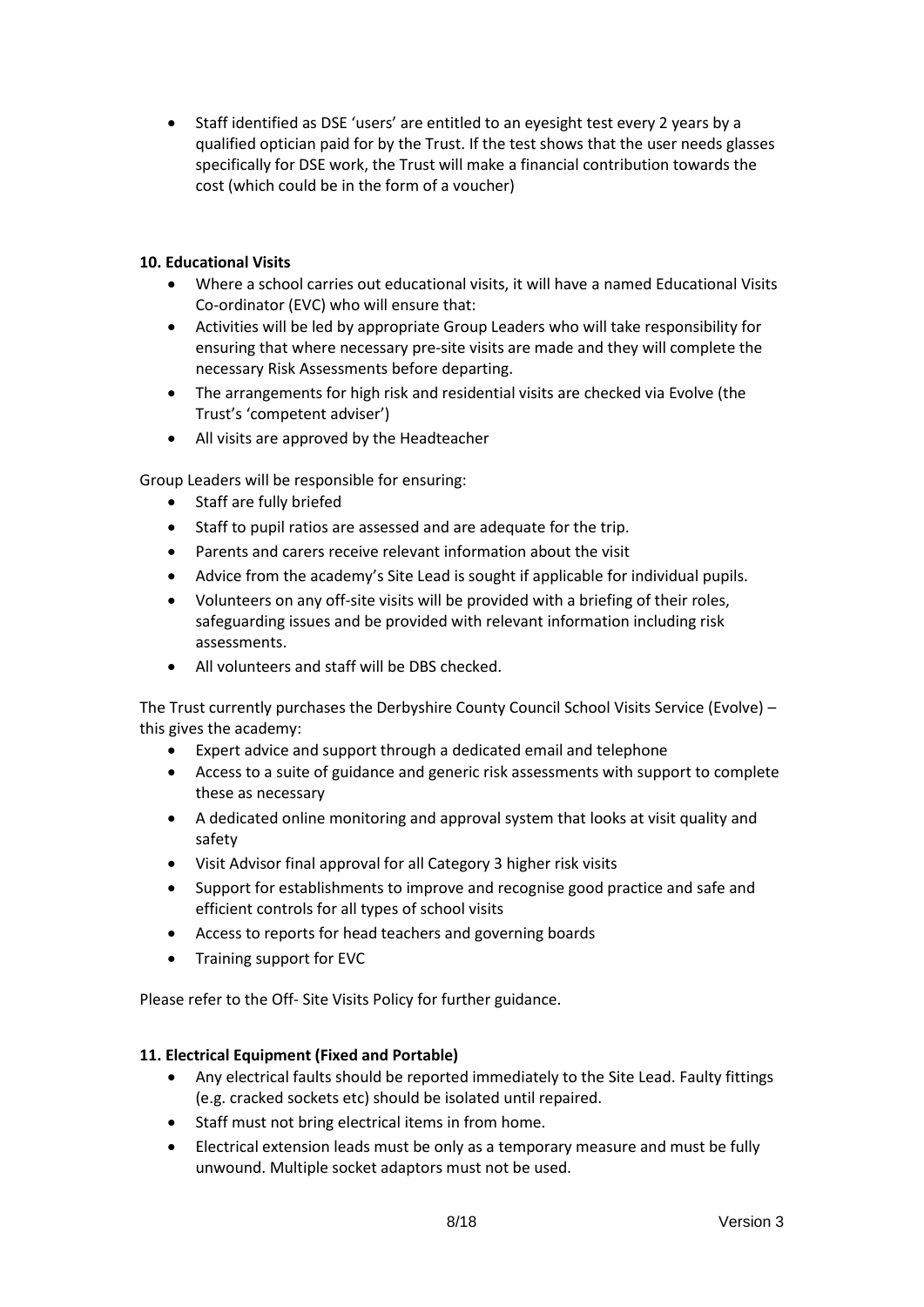• Third parties hiring academy facilities must provide evidence that any electrical equipment brought on to academy premises has passed a PAT test within the last year.

# **12. Fire and Emergency Procedures**

See the Fire Safety Policy

#### **13. Glass and glazing**

Glazing will be subject to regular condition surveys carried out by the Trust. These will be carried out every 5 years.

#### **14. Health and safety poster**

The Health and Safety Information for Employees Regulations requires the school to display an approved poster. The poster at this academy is displayed on each site.

#### **15. Health and Safety Sub Group / Committee**

The Health and Safety Sub Group / Committee is in place to monitor the separate areas and systems of health and safety management and provides the overarching overview to successful application of this policy within the academy. Membership must include:

- Headteacher or designated senior leader
- Most senior based premises operative
- One staff representative
- Health and Safety link governor

The group / committee can create its own terms of reference but the regular agenda will include:

- Accidents of note since the last meeting, how many accidents in total and are there any trends.
- Building works/modifications planned.
- Review of action plan following audits / site inspections.
- Risk assessments monitor review schedule focus on high risk departments
- Training monitor completion of mandatory training identify training needs
- First Aid provision / qualifications etc.
- Review of processes for risk assessing and authorising educational visits.
- Audit / Inspection findings and required actions.

#### **16. Health and Safety Training**

Health and safety information, instruction and training form part of the overall training within the academy.

The health and safety information, instruction and training needs of all staff will be the subject of periodic review and any necessary refresher training carried out.

Staff should have sufficient EMAT Health & Safety Policy knowledge, skills and information to carry out their work in a safe and healthy manner.

The academy will ensure that all health and safety training provided to their staff is recorded.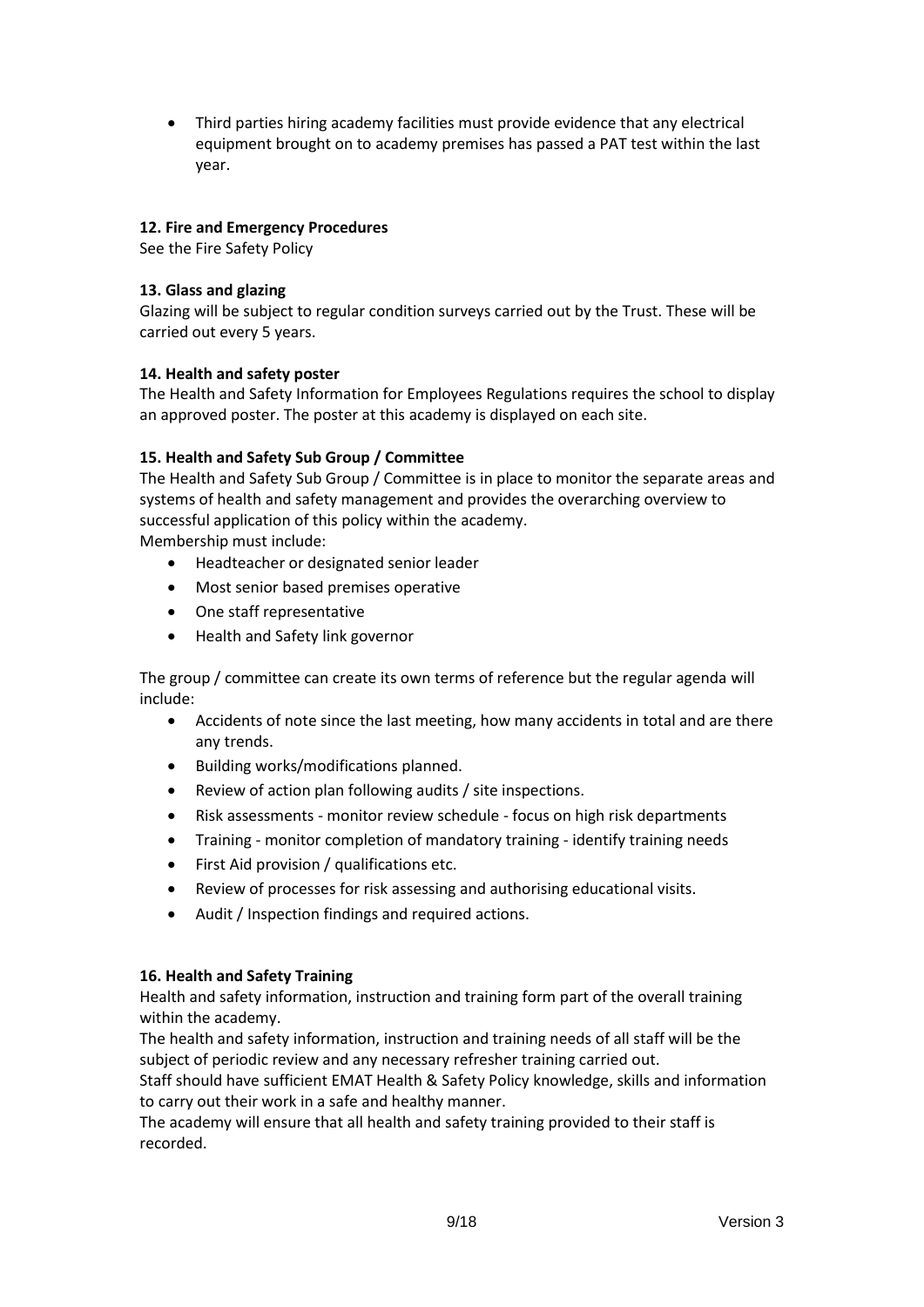# **17. Infection prevention and control**

The academy will follow national guidance published by Public Health England when responding to infection control issues. Staff and pupils are encouraged to follow the good hygiene practice, outlined below, where applicable.

- Handwashing Wash hands with liquid soap and warm water, and dry with paper towels. Always wash hands after using the toilet, before eating or handling food, and after handling animals
- Cover all cuts and abrasions with waterproof dressings
- Coughing and sneezing Cover mouth and nose with a tissue. Wash hands after using or disposing of tissues.
- Spitting is discouraged
- Cleaning of the environment clean the environment frequently and thoroughly
- Laundry will be washed in a separate dedicated facility
- Soiled linen will be washed separately and at the hottest wash the fabric will tolerate
- PPE will be worn when handling soiled linen
- Children's soiled clothing will be bagged to be sent home, never rinsed by hand.

#### **18. Infectious Diseases**

The academy will follow recommended exclusion periods outlined by Public Health England summarised in appendix 1.

In the event of an epidemic/pandemic, the academy will follow advice from Public Health England about the appropriate course of action and will update this policy accordingly. The Public Health poster on guidance on infection control in schools and other childcare issues is displayed on each site.

#### **19. Inspection and Audit - site health and safety audits and inspections**

A Health and Safety audit must be undertaken in each academy on an annual basis by members of the Health and Safety sub-group / committee (Appendix 1). Any issues must be included in a Health and Safety Action Plan (Appendix 2) which should be reported to the LGB.

A programme of site inspections will be agreed each year by the Finance and Audit Committee and implemented by the COO.

#### **20. Lone Working**

Lone workers are those who work by themselves without close or direct supervision and are found in a wide range of situations. Staff should avoid lone working wherever possible. If a staff member finds themselves in a lone working situation, they must always carry a mobile phone for emergency use and let others know where they are going and how long they intend to be. Ladders or any other equipment that might result in personal injury must not be used.

Please refer to the Lone Working Policy and Risk Assessment for further advice and guidance.

#### **21. Manual Handling**

Staff must:-

- Avoid hazardous manual handling operations so far as is reasonably practicable.
- Act according to any medical advice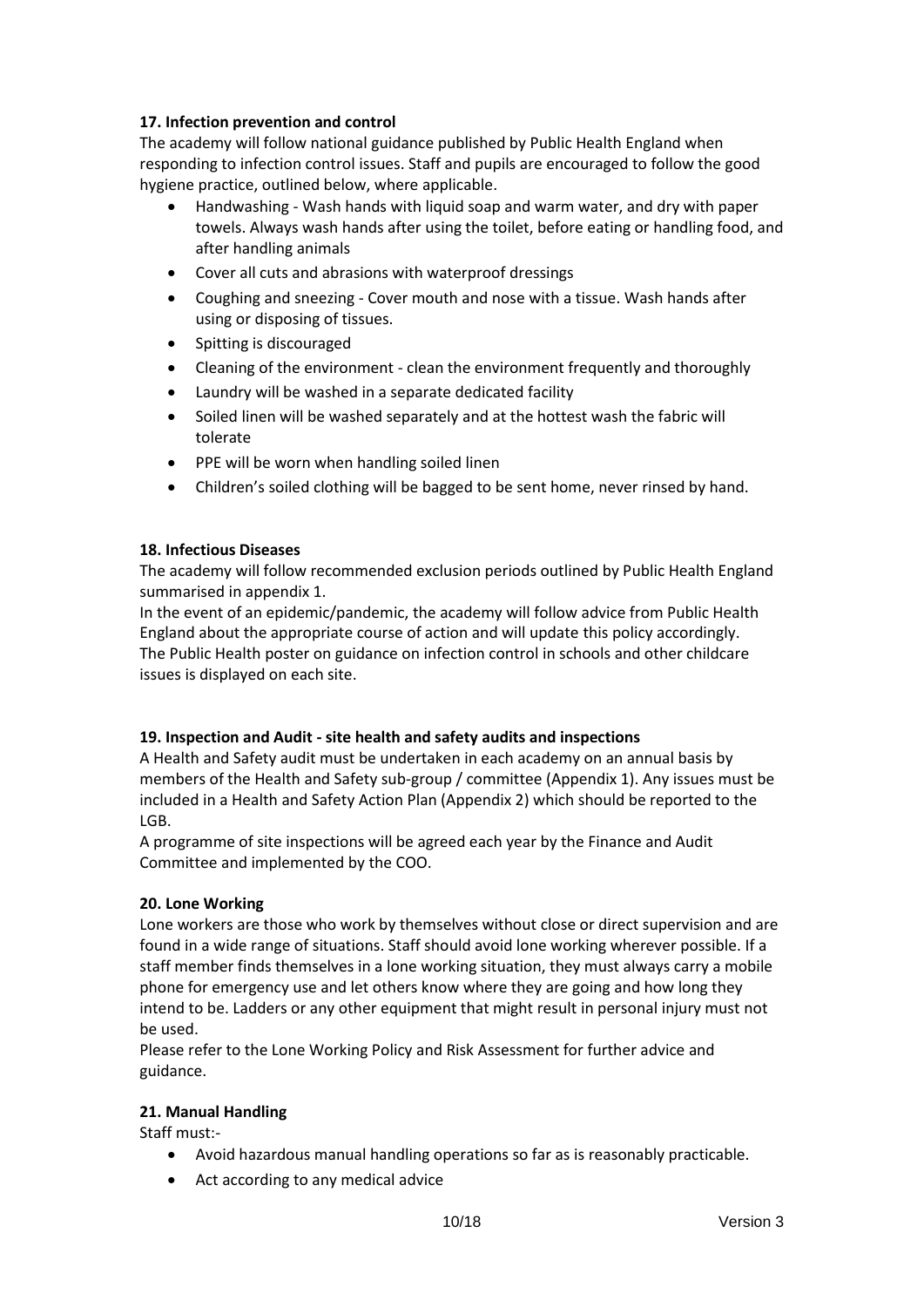- All staff whose duties could include manual handling / lifting must be provided with suitable information and training.
- Ensure they are physically capable of safely completing a manual handling task.
- Use mechanical aids whenever possible and/or undertake team manual handling.

Manual handling risk assessments should be carried out for tasks that may pose a risk of injury to academy staff. This does not include tasks that are of a low risk, are straightforward or will only take a very short time.

# **22. Personal Protective Equipment**

- Personal Protective Equipment (PPE) will be provided free of charge and must be used where is it is identified as a control measure.
- The Site Lead is responsible for periodic checking of the equipment and the teachers and STLAs are responsible for ensuring the equipment is worn by the pupils when required.
- Pupils will be provided with information, instruction and supervision when there is a requirement to wear PPE as a control measure.
- Staff will wear disposable non-powdered vinyl or latex-free CE-marked gloves and disposable plastic aprons where there is a risk of splashing or contamination with blood/body fluids (for example, nappy or pad changing)
- Goggles should be worn if there is a risk of splashing to the face
- The correct personal protective equipment must be used when handling cleaning chemicals

# **23. Outdoor Play Equipment / Gym Equipment**

- All staff should check PE apparatus before use and report any defects to the Site Lead
- Any faulty equipment must be taken out of use and if appropriate labelled 'Do not use'.
- The PE equipment is inspected annually by name of contractor.
- External play equipment will only be used when appropriately supervised.
- Such equipment will be checked by the teacher for any apparent defects and particularly for contamination by animals. Any defects should be reported immediately to the Site Lead so that remedial action can be taken.
- Any faulty equipment must be taken out of use and if appropriate labelled 'Do not use'.
- The outdoor play equipment is inspected annually by name of contractor
- Risk Assessments must be carried out for play equipment.

# **24. Oxygen**

Oxygen cylinders will be stored in a designated space, and staff will be trained in the removal storage and replacement of oxygen cylinders. A risk assessment must be undertaken for storage, replacement and use of oxygen cylinders.

# **25. Risk Assessments**

- Risk Assessments are completed for all activities where there is a foreseeable risk of injury or harm occurring.
- Risk Assessments are available for staff to view and are stored online via each Site lead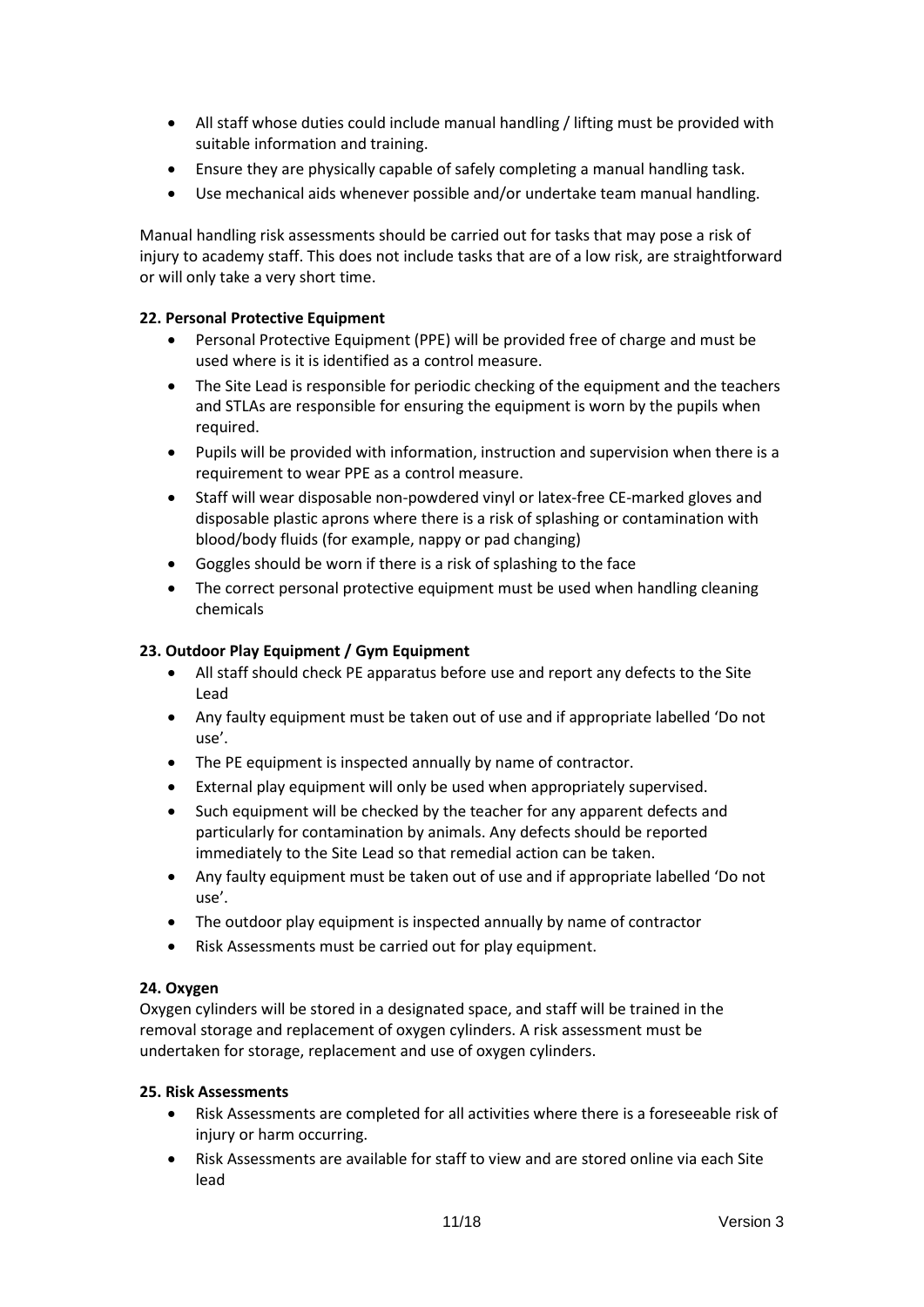- Blank risk assessment forms can be obtained through the Trust's external competent advisor
- Senior leaders should have a copy of the risk assessments relevant to them.
- All staff must make themselves aware of the risk assessments applicable to their roles and activities. They must highlight any requirements for a review, amendments or additions to risk assessments.
- Risk assessments will be reviewed regularly. High risk faculties e.g. Science, Art, DT, PE should review their Risk Assessments annually as a minimum;
- A specific Risk Assessment for expectant mothers will be undertaken.
- All educational visits will have recorded risk assessments.

# **26. Site security**

Assistant Headteachers of each site are responsible for the security of the academy site in and out of academy hours. They are responsible for visual inspections of the site, and for the intruder and fire alarm systems.

*The Assistant Headteacher of each site* is a *key holder and will respond to an emergency.*

#### **27. Smoking**

Smoking is not permitted on any of the AVESC premises.

#### **28. Violence to Staff**

- Headteachers are responsible for assessing the risks of violence to staff.
- Staff must report incidents of violence and aggression to the Headteacher.
- Staff are asked to complete an incident report form which will also act as a record of such episodes.
- EMAT may refer any incidents of violence or aggression towards staff to their legal advisor.

# **29. Water Hygiene**

- An external contractor is used to carry out the requirements of water testing under L8 guidance.
- The caretaker carries out regular flushing and temperature recording.

# **30. Wellbeing**

- The academy is committed to promoting high levels of health and wellbeing and recognise the importance of identifying and reducing workplace stressors through risk assessment.
- Systems are in place within the academy for responding to individual concerns and monitoring workloads.
- If employees are experiencing any problems in relation to stress they are encouraged to report this to their line manager or the HR team in the first instance.
- The academy has an employee benefits programme with Westfield Health available to all staff.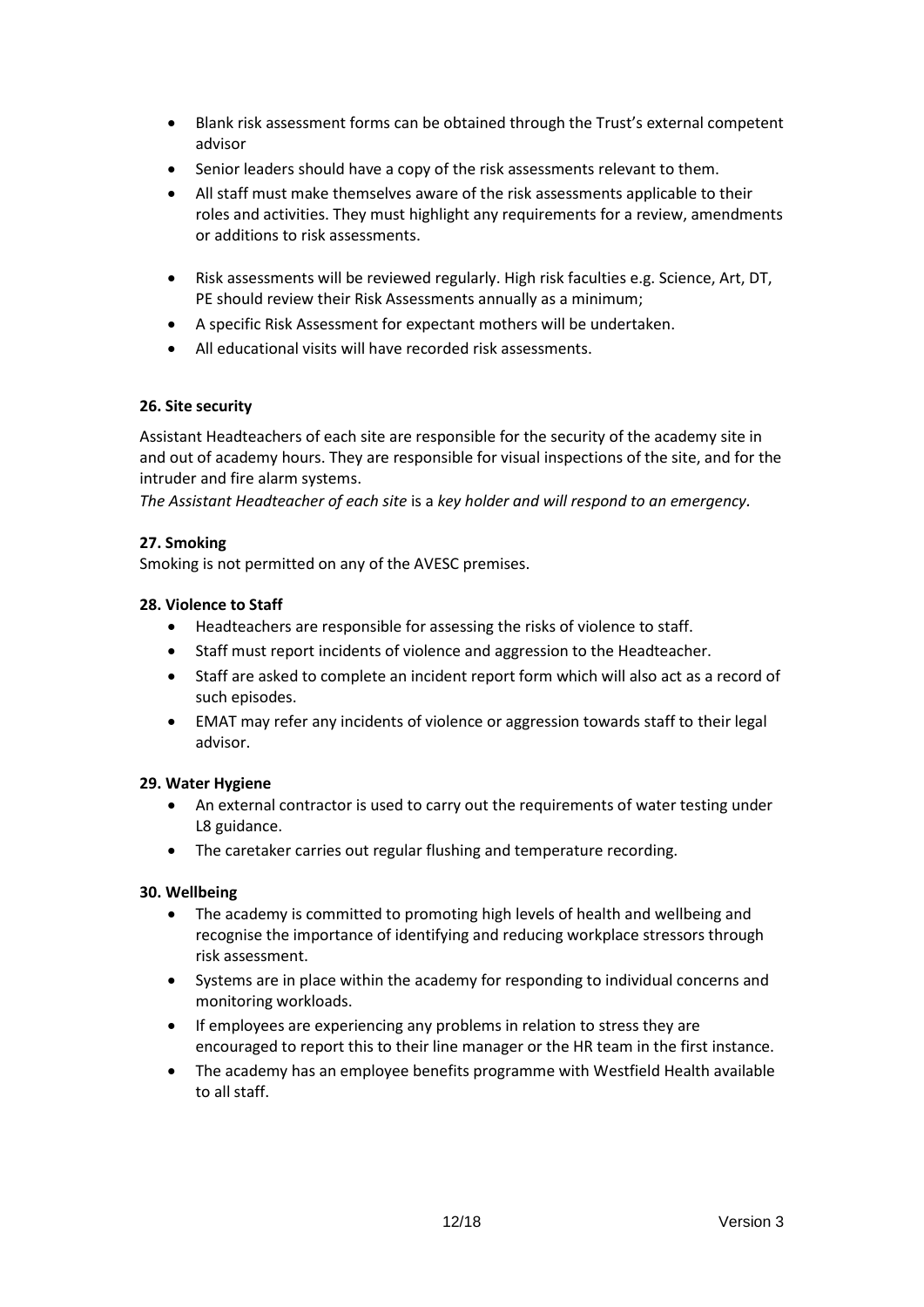# **31. Working at Height**

- Activities which require work at height should be identified and eliminated where possible.
- Where it is not possible to eliminate work at height, all reasonable steps should be taken to minimise any risks
- Risk Assessments prior to commencement of any working at height activity will be undertaken. It is the responsibility of the person involved to ensure this takes place.
- Staff should only use the equipment they are trained to use, unless it is low level kick stools or steps and they should wear the appropriate clothing and footwear.
	- Pupils are not permitted to use access equipment. Information, instruction and supervision will be provided to specific pupils that may use access equipment for academy related activities.
	- Contractors are expected to provide their own equipment and will not be permitted to use the academy's equipment.

#### **32. Work Equipment**

- All work equipment used on the premises should be fully inspected upon installation.
- All work equipment must undergo an annual recorded maintenance and service inspection by a competent person
- Any defects should be reported to the Site Lead
- Employees must not use their own equipment
- Staff must ensure that they are appropriately trained to use equipment
- Site Leads are responsible for ensuring a suitable and sufficient Risk Assessment has been carried out prior to the use of such equipment
- Examples of work equipment are site staff power tools, D & T machinery and tools, access equipment, lifting equipment, heavy plant equipment, kiln, etc

# **33. Work Experience/placement students**

A nominated person will provide guidance on a student work experience placement. The nominated person will also carry out the initial placement risk assessment and ensure all suitable and relevant checks are carried out on the work experience provider. Health and safety induction to work experience students and a work placement risk assessment is expected to be undertaken by the placement employer.

#### **34. Roles and responsibilities**

#### **34.1 The Governing Body**

The Governing Body has ultimate responsibility for health and safety matters in the academy but will delegate day-to-day responsibility to Tom England.

The Governing Body has a duty to take reasonable steps to ensure that staff and pupils are not exposed to risks to their health and safety. This applies to activities on or off the academy premises.

The academy trust as the employer, also has a duty to:

- Assess the risks to staff and others affected by school activities in order to identify and introduce the health and safety measures necessary to manage those risks
- Inform employees about risks and the measures in place to manage them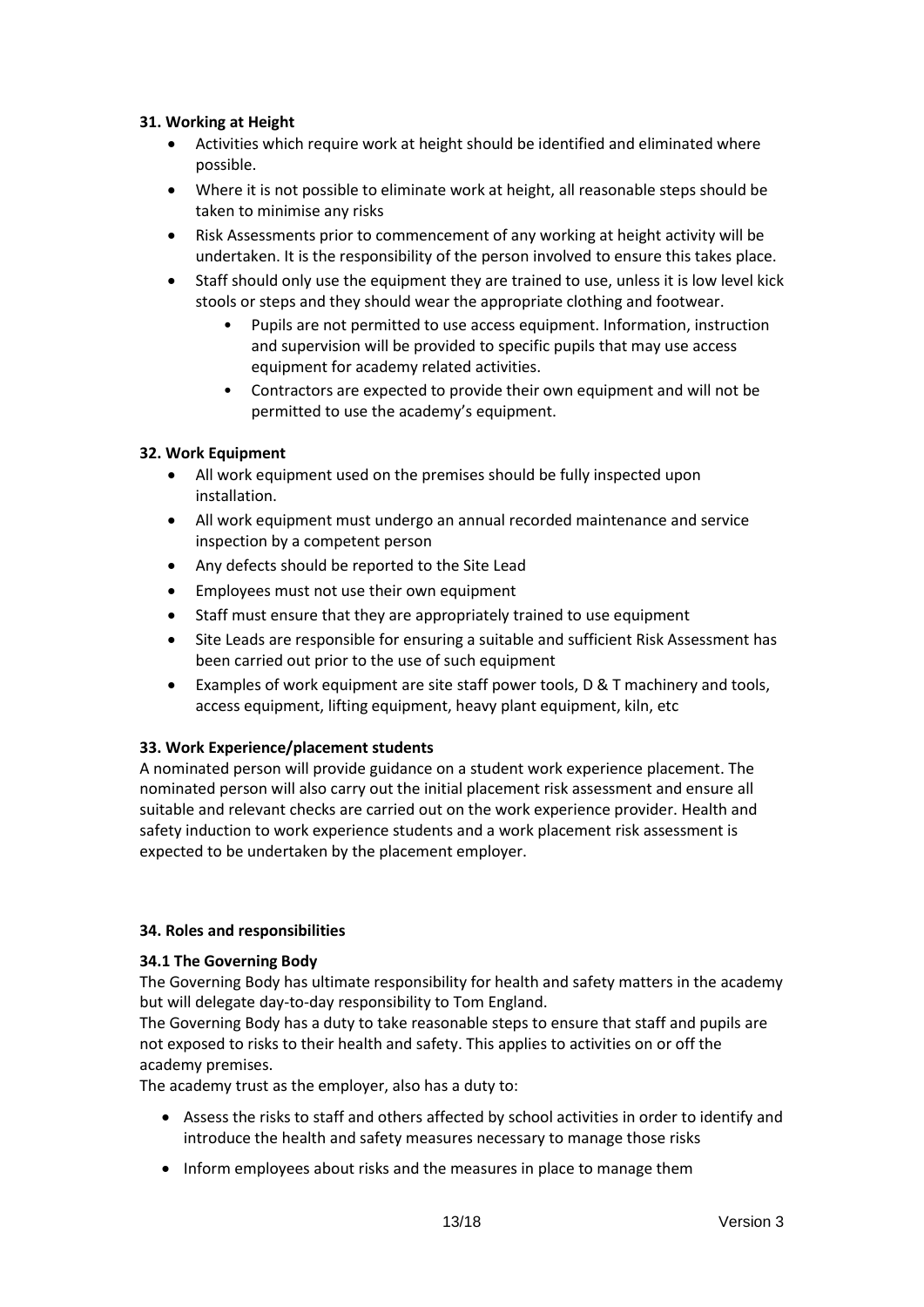• Ensure that adequate health and safety training is provided

There will be a nominated Governing Body member who oversees health and safety.

#### **34.2 Headteacher**

The Headteacher is responsible for health and safety day-to-day. This involves:

- Implementing the health and safety policy
- Ensuring there is enough staff to safely supervise pupils
- Ensuring that the academy building and premises are safe and regularly inspected
- Providing adequate training for staff
- Reporting to the Governing Body on health and safety matters
- Ensuring appropriate evacuation procedures are in place and regular fire drills are held
- Ensuring that in their absence, health and safety responsibilities are delegated to another member of staff
- Ensuring all risk assessments are completed and reviewed
- Monitoring cleaning contracts, and ensuring cleaners are appropriately trained and have access to personal protective equipment, where necessary

In the Headteacher's absence, the Assistant Headteachers assume the above day-to-day health and safety responsibilities.

#### **34.3 Health and safety lead**

The nominated health and safety lead is Tom England.

#### **34.4 Staff**

Academy staff have a duty to take care of pupils in the same way that a prudent parent would do so.

Staff will:

- Take reasonable care of their own health and safety and that of others who may be affected by what they do at work
- Co-operate with the academy on health and safety matters
- Work in accordance with training and instructions
- Inform the appropriate person of any work situation representing a serious and immediate danger so that remedial action can be taken
- Model safe and hygienic practice for pupils
- Understand emergency evacuation procedures and feel confident in implementing them

#### **34.5 Pupils and parents**

Pupils and parents are responsible for following the academy's health and safety advice, onsite and off-site, and for reporting any health and safety incidents to a member of staff.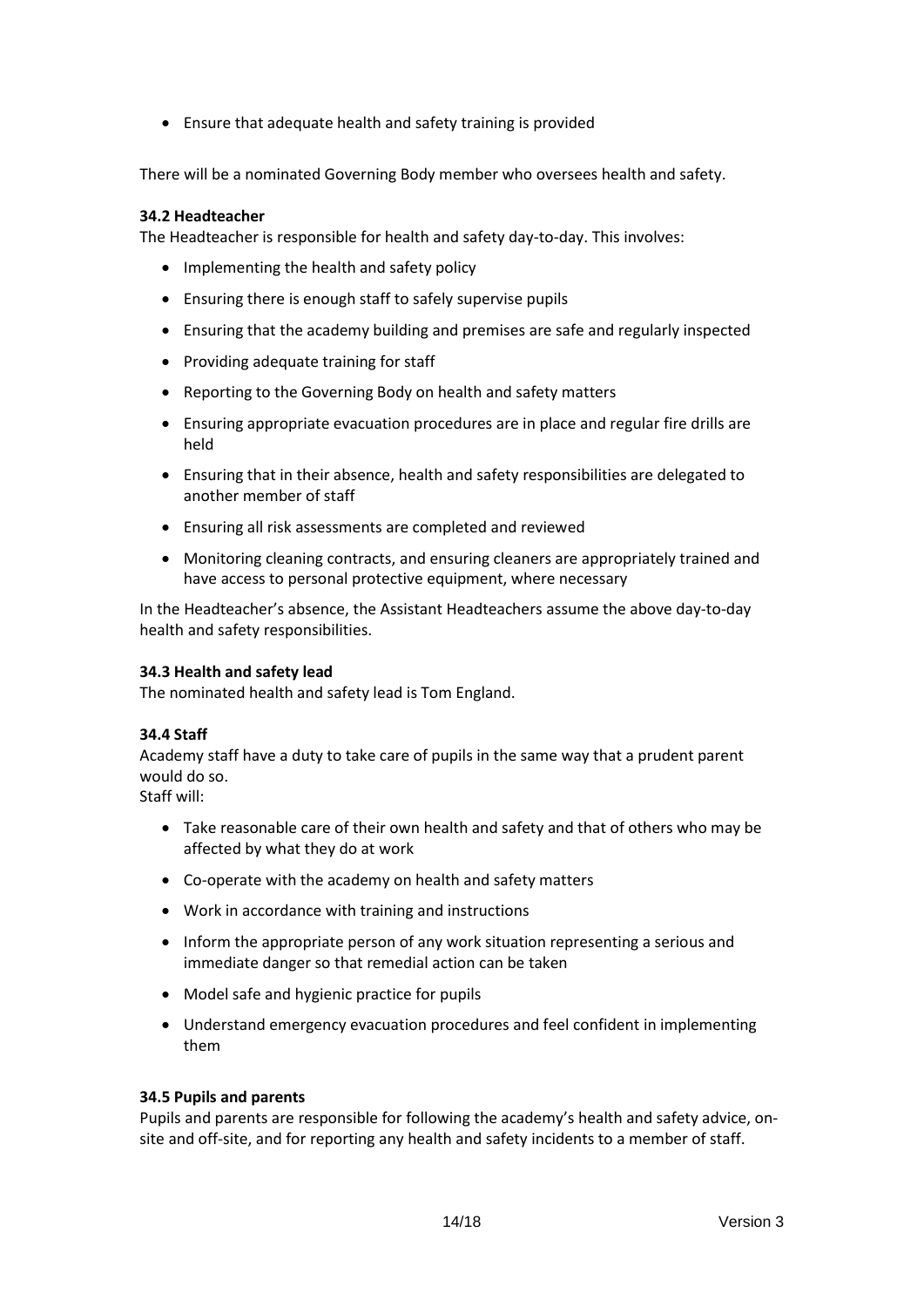#### **35. Monitoring**

This policy will be reviewed by the Headteacher every year. At every review, the policy will be approved by the Local Governing Body.

# **36. Links with other policies**

This health and safety policy links to the following policies:

- Accessibility plan
- CCTV policy
- Fire safety policy
- ICT and acceptable use policy
- Mental Health of staff policy
- Staff induction policy
- Smoking policy
- Supporting pupils with medical conditions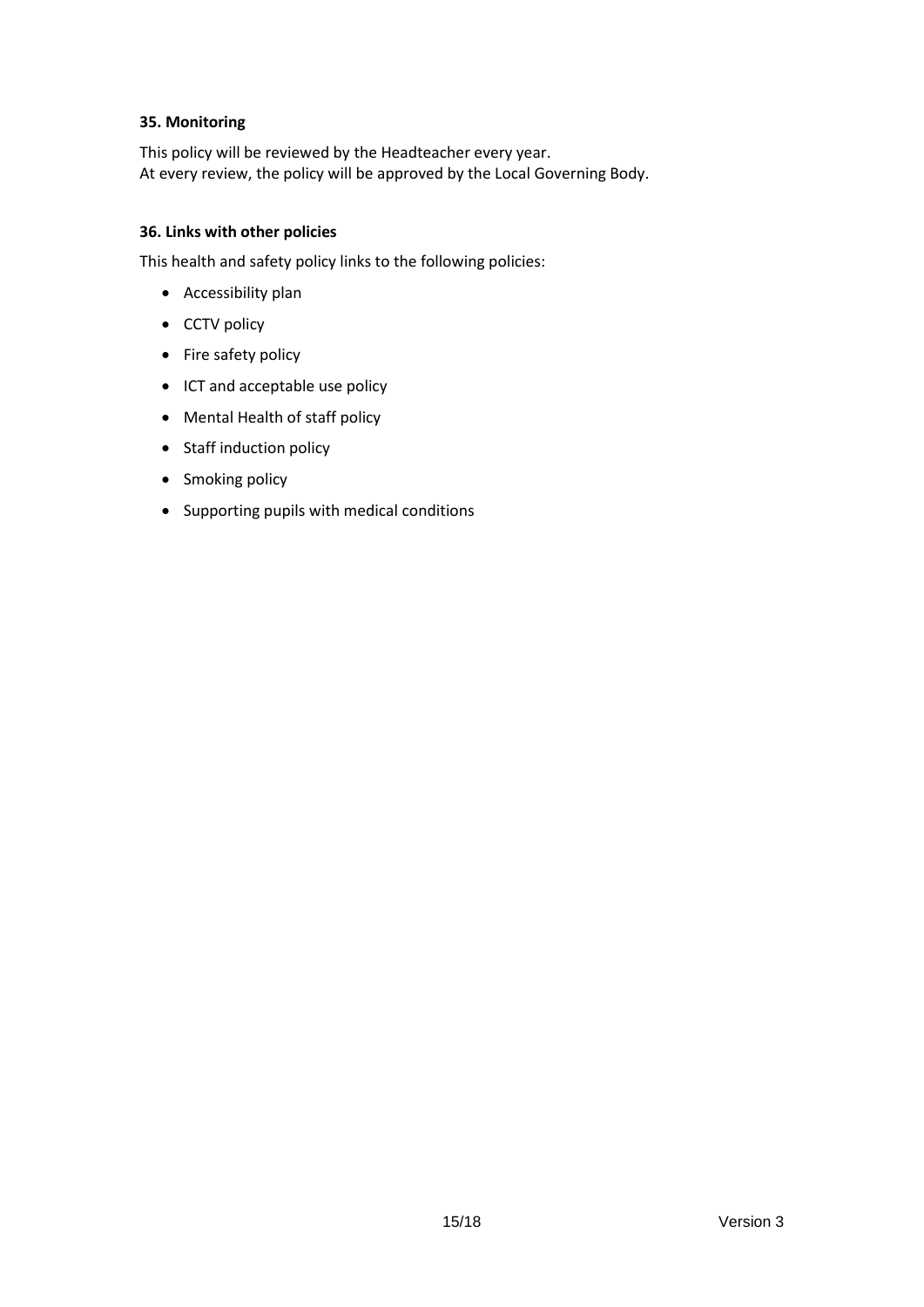# **Appendix 1. Recommended absence period for preventing the spread of infection**

This list of recommended absence periods for preventing the spread of infection is taken from non-statutory guidance for schools and other childcare settings from Public Health England. For each of these infections or complaints, there [is further information in the](https://www.gov.uk/government/publications/health-protection-in-schools-and-other-childcare-facilities/chapter-9-managing-specific-infectious-diseases)  guidance on the symptoms, how it spreads and so[me 'do's and don'ts' to follow that you can](https://www.gov.uk/government/publications/health-protection-in-schools-and-other-childcare-facilities/chapter-9-managing-specific-infectious-diseases)  [check](https://www.gov.uk/government/publications/health-protection-in-schools-and-other-childcare-facilities/chapter-9-managing-specific-infectious-diseases).

| <b>Infection or complaint</b>                              | Recommended period to be kept away from school or nursery                                                                                                                                                                                                                                                                                                                                                                                                                 |
|------------------------------------------------------------|---------------------------------------------------------------------------------------------------------------------------------------------------------------------------------------------------------------------------------------------------------------------------------------------------------------------------------------------------------------------------------------------------------------------------------------------------------------------------|
| <b>Athlete's foot</b>                                      | None.                                                                                                                                                                                                                                                                                                                                                                                                                                                                     |
| Campylobacter                                              | Until 48 hours after symptoms have stopped.                                                                                                                                                                                                                                                                                                                                                                                                                               |
| Chicken pox (shingles)                                     | Cases of chickenpox are generally infectious from 2 days before the rash<br>appears to 5 days after the onset of rash. Although the usual exclusion period is<br>5 days, all lesions should be crusted over before children return to nursery or<br>school.<br>A person with shingles is infectious to those who have not had chickenpox and<br>should be excluded from school if the rash is weeping and cannot be covered or<br>until the rash is dry and crusted over. |
| <b>Cold sores</b>                                          | None.                                                                                                                                                                                                                                                                                                                                                                                                                                                                     |
| <b>Rubella (German measles)</b>                            | 5 days from appearance of the rash.                                                                                                                                                                                                                                                                                                                                                                                                                                       |
| Hand, foot and mouth                                       | Children are safe to return to school or nursery as soon as they are feeling<br>better, there is no need to stay off until the blisters have all healed.                                                                                                                                                                                                                                                                                                                  |
| Impetigo                                                   | Until lesions are crusted and healed, or 48 hours after starting antibiotic<br>treatment.                                                                                                                                                                                                                                                                                                                                                                                 |
| <b>Measles</b>                                             | Cases are infectious from 4 days before onset of rash to 4 days after so it is<br>important to ensure cases are excluded from school during this period.                                                                                                                                                                                                                                                                                                                  |
| Ringworm                                                   | Exclusion not needed once treatment has started.                                                                                                                                                                                                                                                                                                                                                                                                                          |
| <b>Scabies</b>                                             | The infected child or staff member should be excluded until after the first<br>treatment has been carried out.                                                                                                                                                                                                                                                                                                                                                            |
| <b>Scarlet fever</b>                                       | Children can return to school 24 hours after commencing appropriate antibiotic<br>treatment. If no antibiotics have been administered the person will be<br>infectious for 2 to 3 weeks. If there is an outbreak of scarlet fever at the school<br>or nursery, the health protection team will assist with letters and factsheet to<br>send to parents or carers and staff.                                                                                               |
| Slapped cheek syndrome,<br>Parvovirus B19, Fifth's disease | None (not infectious by the time the rash has developed).                                                                                                                                                                                                                                                                                                                                                                                                                 |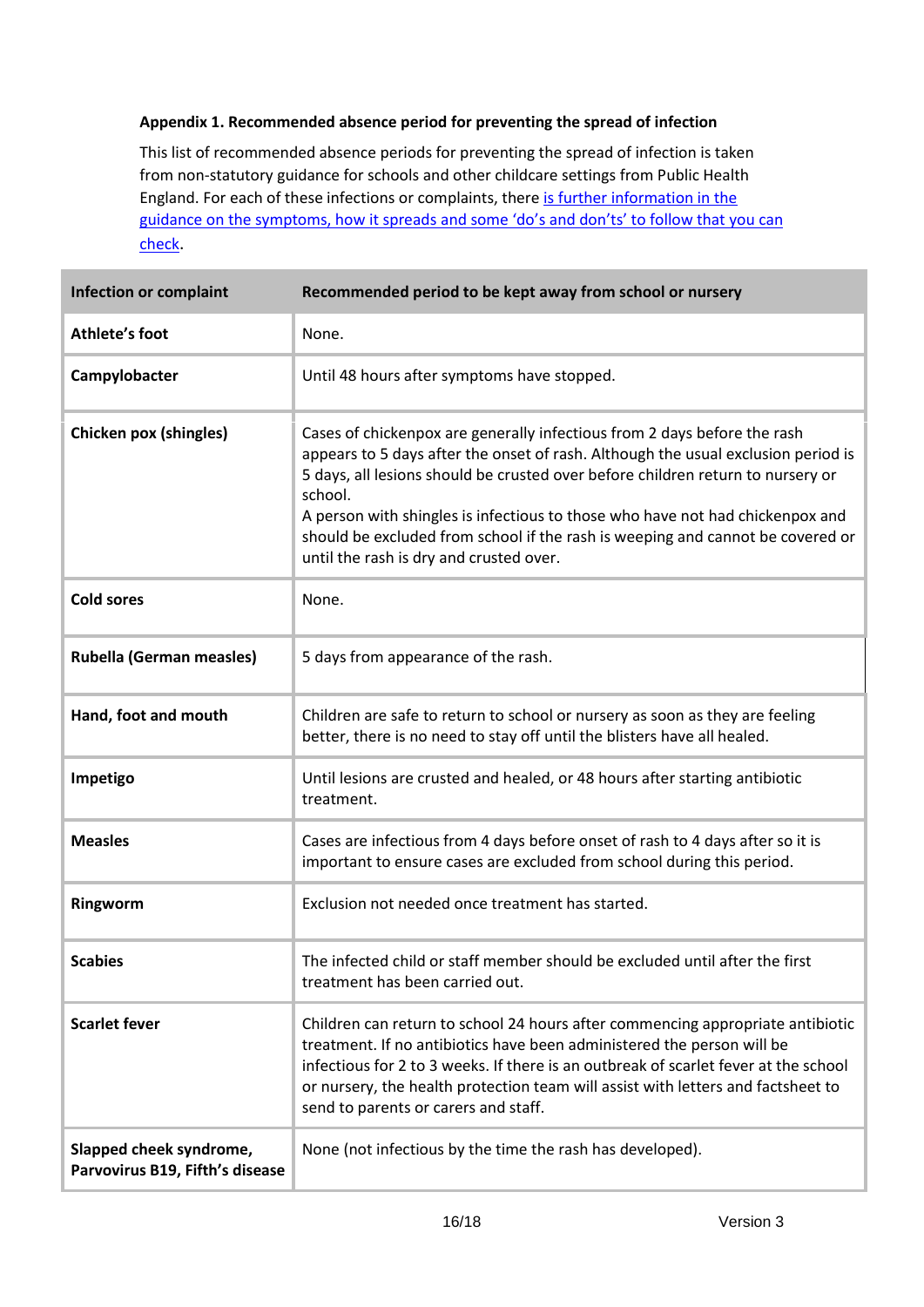| <b>Bacillary Dysentery (Shigella)</b>          | Microbiological clearance is required for some types of shigella species prior to<br>the child or food handler returning to school.                                                                                                                                                                                                                                                                                                                                                                                                                                                                                                                                                                                                                              |
|------------------------------------------------|------------------------------------------------------------------------------------------------------------------------------------------------------------------------------------------------------------------------------------------------------------------------------------------------------------------------------------------------------------------------------------------------------------------------------------------------------------------------------------------------------------------------------------------------------------------------------------------------------------------------------------------------------------------------------------------------------------------------------------------------------------------|
| Diarrhoea and/or vomiting<br>(Gastroenteritis) | Children and adults with diarrhoea or vomiting should be excluded until 48<br>hours after symptoms have stopped and they are well enough to return. If<br>medication is prescribed, ensure that the full course is completed and there is<br>no further diarrhoea or vomiting for 48 hours after the course is completed.<br>For some gastrointestinal infections, longer periods of exclusion from school<br>are required and there may be a need to obtain microbiological clearance. For<br>these groups, your local health protection team, school health advisor or<br>environmental health officer will advise.<br>If a child has been diagnosed with cryptosporidium, they should NOT go<br>swimming for 2 weeks following the last episode of diarrhoea. |
| <b>Cryptosporidiosis</b>                       | Until 48 hours after symptoms have stopped.                                                                                                                                                                                                                                                                                                                                                                                                                                                                                                                                                                                                                                                                                                                      |
| E. coli (verocytotoxigenic or<br>VTEC)         | The standard exclusion period is until 48 hours after symptoms have resolved.<br>However, some people pose a greater risk to others and may be excluded until<br>they have a negative stool sample (for example, pre-school infants, food<br>handlers, and care staff working with vulnerable people). The health protection<br>team will advise in these instances.                                                                                                                                                                                                                                                                                                                                                                                             |
| <b>Food poisoning</b>                          | Until 48 hours from the last episode of vomiting and diarrhoea and they are<br>well enough to return. Some infections may require longer periods (local health<br>protection team will advise).                                                                                                                                                                                                                                                                                                                                                                                                                                                                                                                                                                  |
| <b>Salmonella</b>                              | Until 48 hours after symptoms have stopped.                                                                                                                                                                                                                                                                                                                                                                                                                                                                                                                                                                                                                                                                                                                      |
| <b>Typhoid and Paratyphoid</b><br>fever        | Seek advice from environmental health officers or the local health protection<br>team.                                                                                                                                                                                                                                                                                                                                                                                                                                                                                                                                                                                                                                                                           |
| Flu (influenza)                                | Until recovered.                                                                                                                                                                                                                                                                                                                                                                                                                                                                                                                                                                                                                                                                                                                                                 |
| <b>Tuberculosis (TB)</b>                       | Pupils and staff with infectious TB can return to school after 2 weeks of<br>treatment if well enough to do so and as long as they have responded to anti-<br>TB therapy. Pupils and staff with non-pulmonary TB do not require exclusion<br>and can return to school as soon as they are well enough.                                                                                                                                                                                                                                                                                                                                                                                                                                                           |
| <b>Whooping cough (pertussis)</b>              | A child or staff member should not return to school until they have had 48<br>hours of appropriate treatment with antibiotics and they feel well enough to do<br>so or 21 days from onset of illness if no antibiotic treatment.                                                                                                                                                                                                                                                                                                                                                                                                                                                                                                                                 |
| Conjunctivitis                                 | None.                                                                                                                                                                                                                                                                                                                                                                                                                                                                                                                                                                                                                                                                                                                                                            |